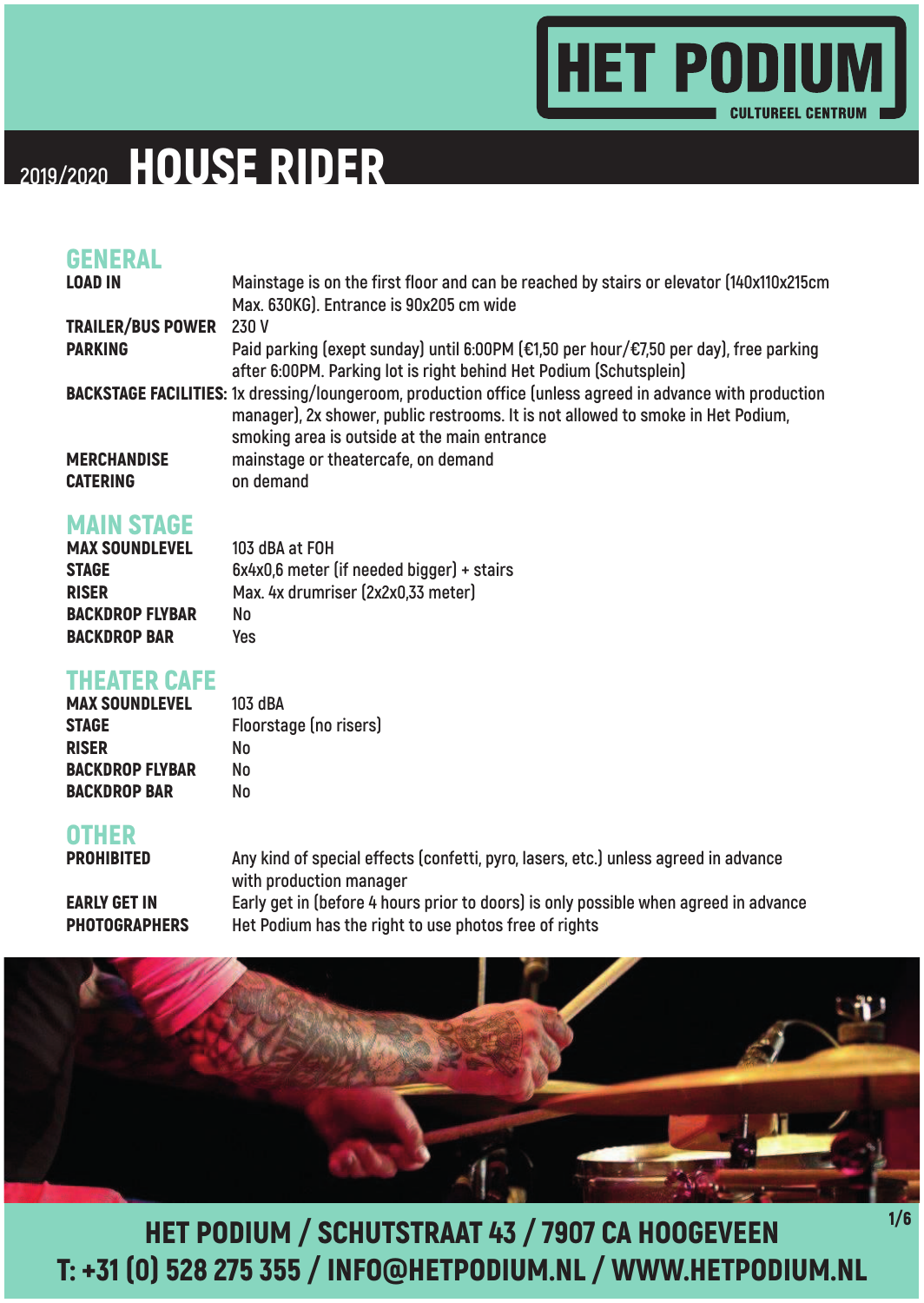

### TECHNICAL RIDER **2019/2020**

# MAIN STAGE

#### GENERAL

CAPACITY **220 persons** MAX SOUNDLEVEL **103 dBA** STAGE **6x4x0,6 meter (if needed bigger) + stairs** POWER SUPPLY ex. PA **Sound: 3x230V** ex. own **Lights: 6x230V or 2x32A**

### PA/SPECS CONCERT HALL

| $\blacksquare$ | YAMAHA QL5                                    |  |
|----------------|-----------------------------------------------|--|
| $\blacksquare$ | Rio $32/16 + 32$ Isolated splits              |  |
| $\blacksquare$ | 3x 12 channel stageblock                      |  |
|                | Ev Netmax N8000 incl. laptop for concert hall |  |
| -              | 2x Ev CP2200                                  |  |
|                | 2x Ev TG5                                     |  |
|                | ________                                      |  |

- - **4x Ev QRX 153/75**
- - **4x Ev x-line xsub**

#### MONITORING

| SET 1 | <b>MONITOR</b>   | 4x DAS PF-015 series |
|-------|------------------|----------------------|
|       | <b>AMPLIFIER</b> | 2x DAP audio CX-1500 |
| SET 2 | <b>MONITOR</b>   | 4x Acoustic line M5  |
|       | <b>AMPLIFIER</b> | 2x Crown XTI4000     |

#### VIDEO

**Optoma W303ST + HDMI connected to PA**

### MIC'S/STANDS

MIC'S **1x AKG D12 1x Shure B52 6x Shure SM58 4x Shure SM57 3x Shure SM137 4x Sennheiser e904 2x Sennheiser MD421 1x AUDIX d1 1x AUDIX d3 1x SE V3 1x ATM 250 5x KLARK DI DN100 3x DAP DI ADI200**

**STANDS According to rider**

# THEATER CAFE

#### PA

**Behringer Eurorack UB1204 PRO DAP Audio X-700 2x Behringer B215XL Tascam CD-01U Pro** 

#### LIGHT

**Showtec Lite-B 8Channel DMX Showtec dimmer bar with 4x PAR 64**

**Optoma ES521 + VGA connected to PA** VIDEO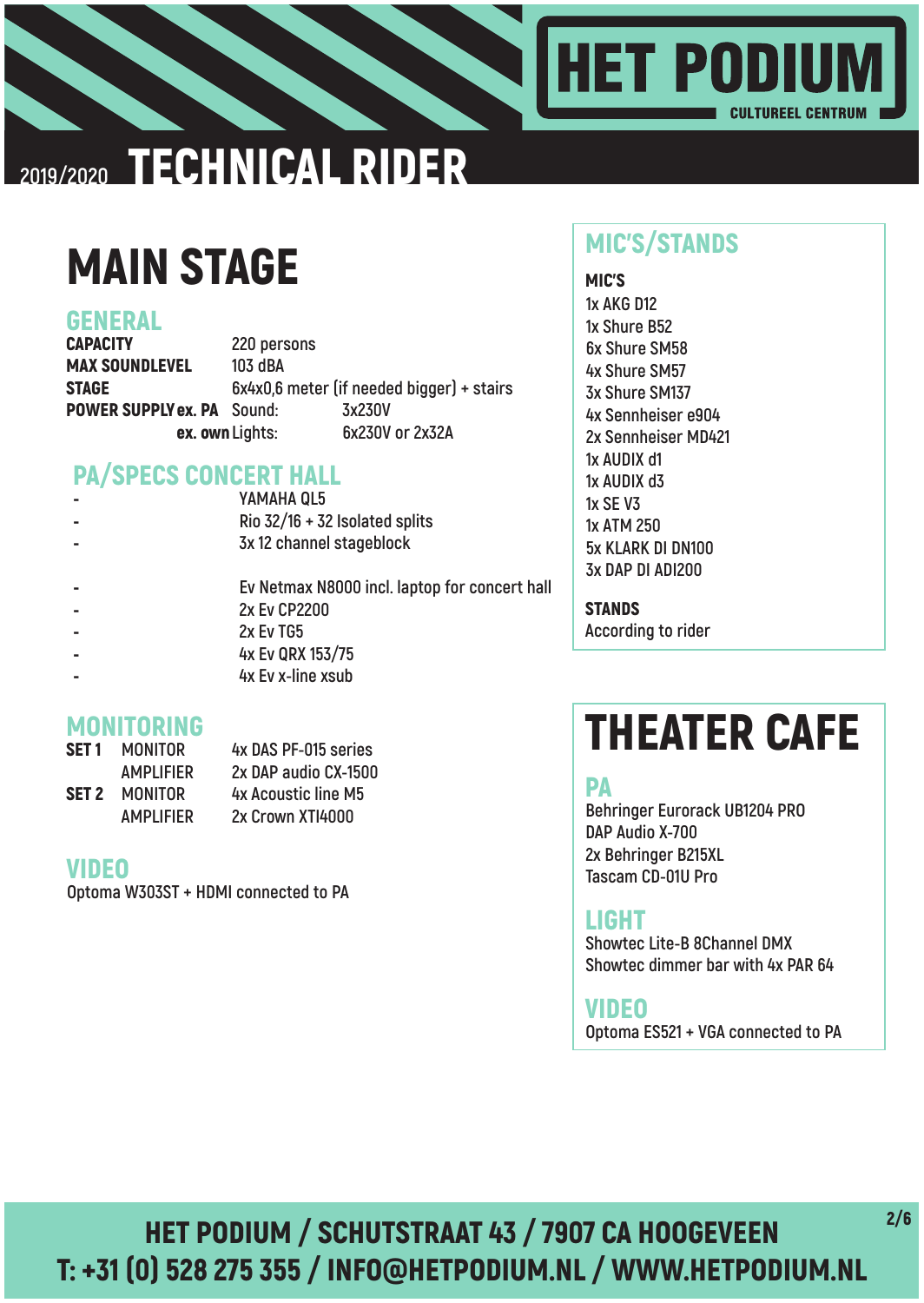### **HET PODIUM CULTUREEL CENTRUM**

# LIGHTPLAN/BACKLINE **2019/2020**

# MAIN STAGE

### CONCERT HALL

| <b>CONTROL</b>        | <b>Avolites Pearl Expert + Touchwing</b> |
|-----------------------|------------------------------------------|
| <b>HALL LIGHTING</b>  | 4x Martin Mac 250 Krypton                |
|                       | 12x CLF Tricolor RGB LED Par             |
|                       | Discobol 50CM                            |
| <b>STAGE LIGHTING</b> | 8x Martin Mac 250 Entour                 |
|                       | 8x Fargo LED RGB Zoom Spot               |
|                       | 2x Stage Blinder 4 DMX                   |
|                       | 6x Showtec Performer 1000 LED            |
| <b>EXTRA LIGHTING</b> | 4x Robe Colorspot 250AT                  |
|                       | 2x Showtec Blacklight 50CM LED           |
|                       | <b>Martin JEM Compact Hazer Pro</b>      |

#### BACKLINE GEAR

| <b>PEARL DRUMS</b> | <b>Bassdrum</b>                            |
|--------------------|--------------------------------------------|
|                    | Tom $#1$                                   |
|                    | Tom $#2$                                   |
|                    | <b>Floortom</b>                            |
|                    | 2x Snare                                   |
|                    | (incl. stands/excl. pedals, symbals, seat) |
| <b>GUITAR</b>      | 2x 4x12 8 OHM Cabinet (London City/Costum) |
|                    | (excl. tops)                               |
| <b>BASS</b>        | 4x12 Harley Benton Cabinet                 |
|                    | Hartke LH500 top                           |

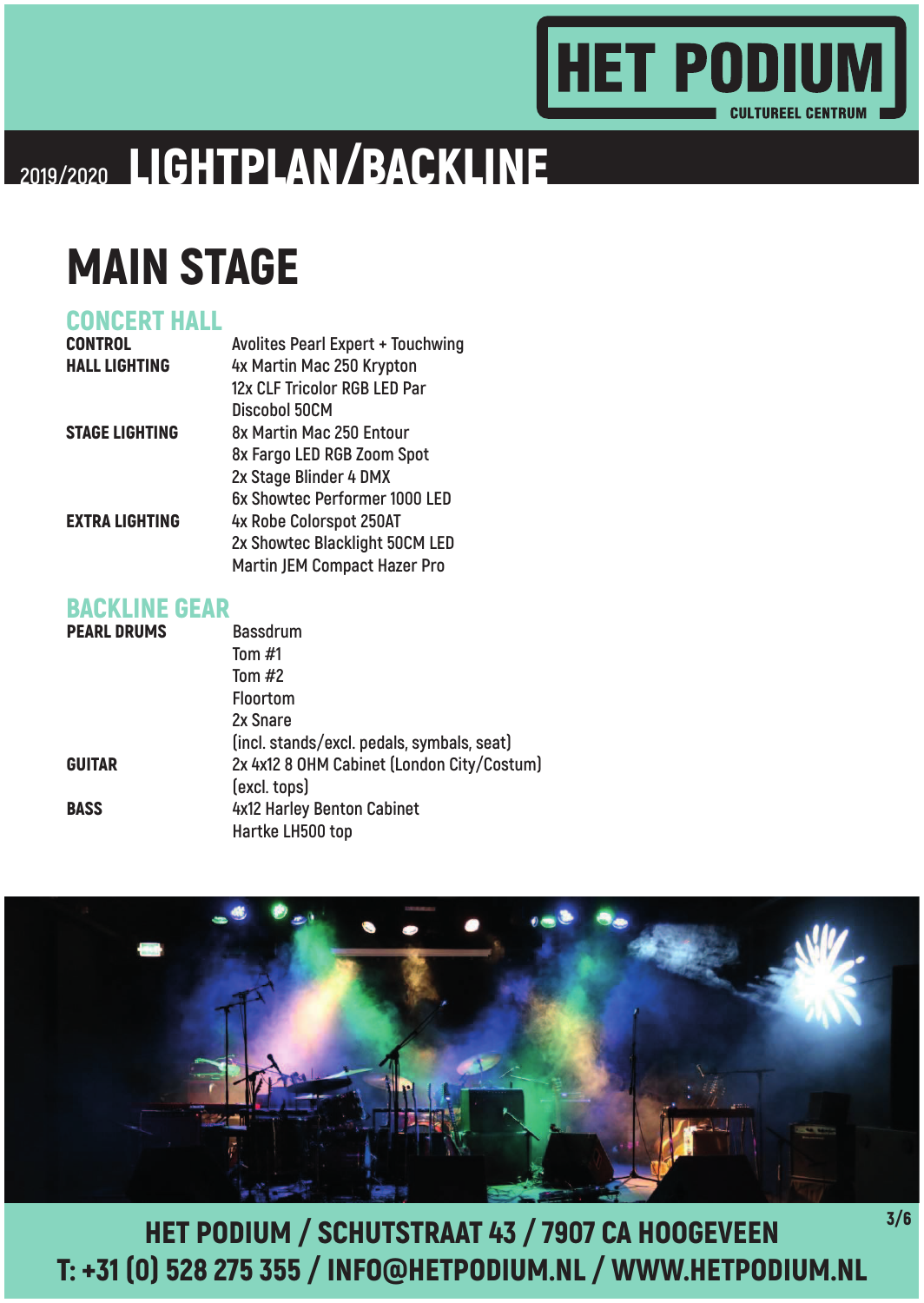





HET PODIUM / SCHUTSTRAAT 43 / 7907 CA HOOGEVEEN T: +31 (0) 528 275 355 / INFO@HETPODIUM.NL / WWW.HETPODIUM.NL

4/6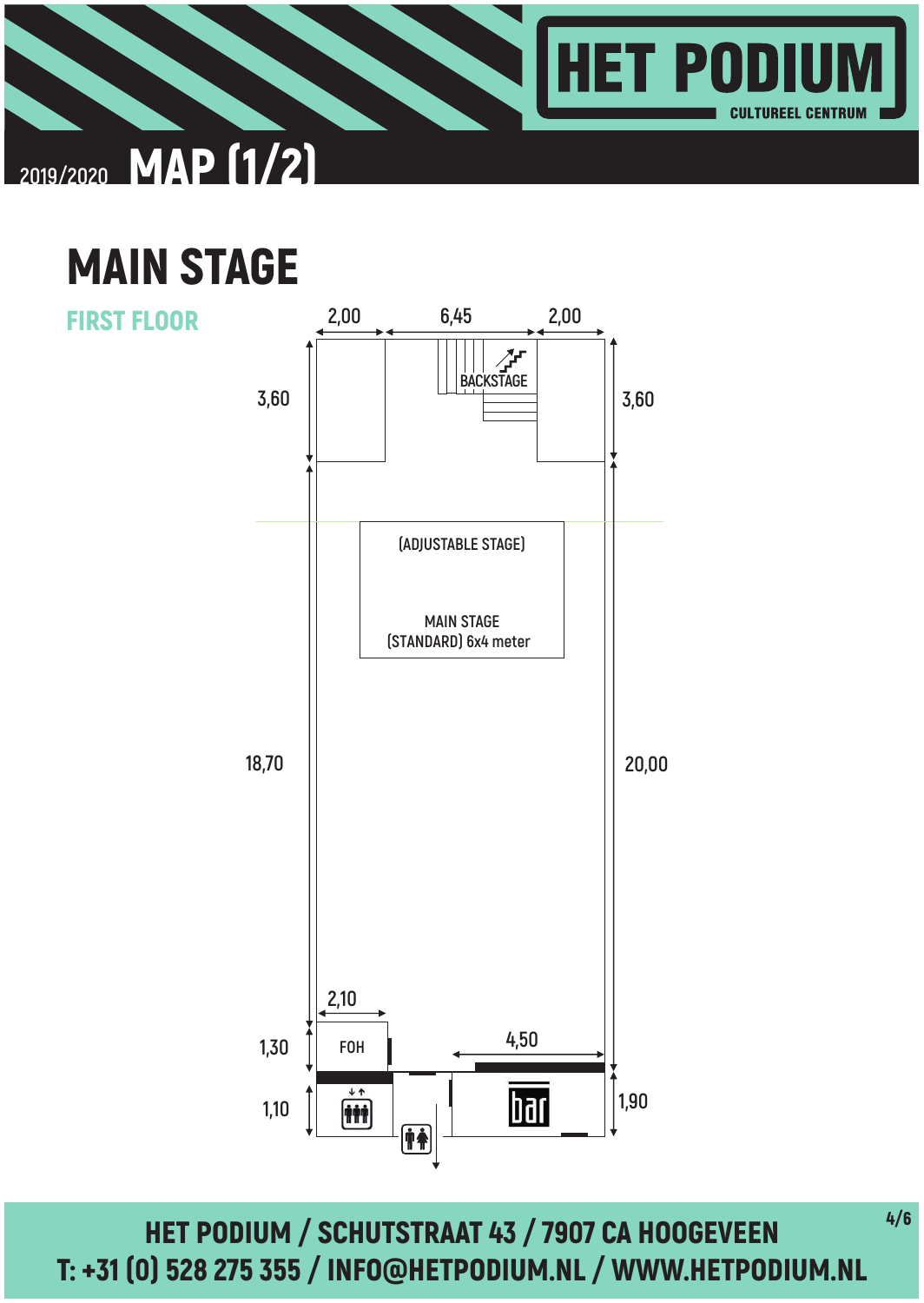

## MAP (2/2) **2019/2020**

## THEATER CAFE

GROUND FLOOR



HET PODIUM / SCHUTSTRAAT 43 / 7907 CA HOOGEVEEN T: +31 (0) 528 275 355 / INFO@HETPODIUM.NL / WWW.HETPODIUM.NL

5/6